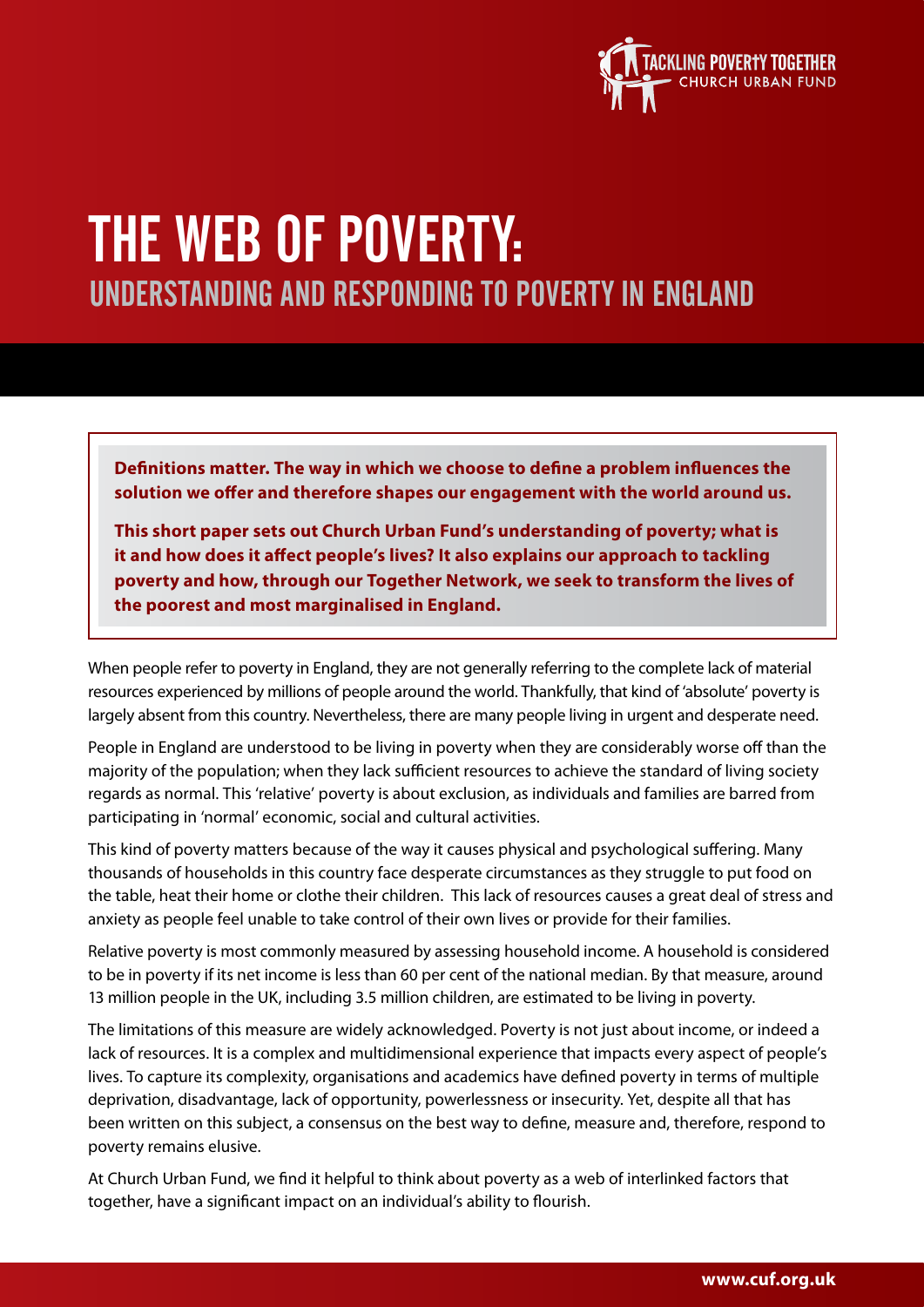#### The Web of Poverty: Understanding and responding to poverty in England

### 1. How we define poverty

We believe that people can be impoverished in different ways. As such, we group the multiple and diverse experiences of poverty into three categories:

**Poverty of resources** – when people lack sufficient resources, such as income, skills, qualifications or health, to achieve a good standard of living. Where resources are limited, so are people's choices and opportunities.

**Poverty of relationships** – when people lack the strong and supportive relationships on which individual, family and community life are built, resulting in loneliness and isolation. Where relationships are under pressure or where communities are fragmented and hostile, it is difficult to thrive in human terms.

**Poverty of identity** – when people lack a strong sense of self-worth and a belief in their own ability to respond to challenges. Where these are missing, it can lead to low selfesteem, a lack of resilience and aspiration, poor mental health and even drug and alcohol misuse.

These issues are complex and closely interlinked, trapping individuals and whole communities in what we call the 'Web of Poverty' (see diagram opposite).

Like a web, poverty is difficult to escape and the cycle of deprivation all too often passes from one generation to the next. A parent's poor educational attainment, lack of opportunities or low selfesteem can have a detrimental effect on their children's well-being; the impact of which is felt right into adulthood and their own experience of parenthood.

While the term 'living in poverty' is generally reserved for those with low incomes, people can be impoverished in many different ways. One individual might have a high income, yet lack a set of strong and supportive relationships; while another might earn very little, yet be embedded in a vibrant relational network. One individual might have a strong sense of self-worth, yet lack the qualifications and skills to take hold of opportunities; while another might be highly qualified, yet suffer from poor mental health.

However, people are most vulnerable and the experience of poverty most extreme where these three aspects of poverty overlap; when an individual lacks sufficient resources, good relationships and a strong sense of identity. These are the people that Church Urban Fund particularly seeks to support.

There is a strong relationship between these different aspects of poverty. Households that have low incomes or live in deprived areas are more likely to experience other kinds of poverty including poor health, family breakdown or a lack of well-being.

For example, boys born in the 10 per cent most deprived areas have an average life expectancy of just 73 years, compared with 83 years for those born in the 10 percent least deprived areas. Also, the percentage of adults who report feelings of worthlessness is almost three times higher in the 20 per cent most deprived areas than in the least deprived. (For a more detailed exploration of the data please visit: *www.cuf.org.uk/web-of-poverty*).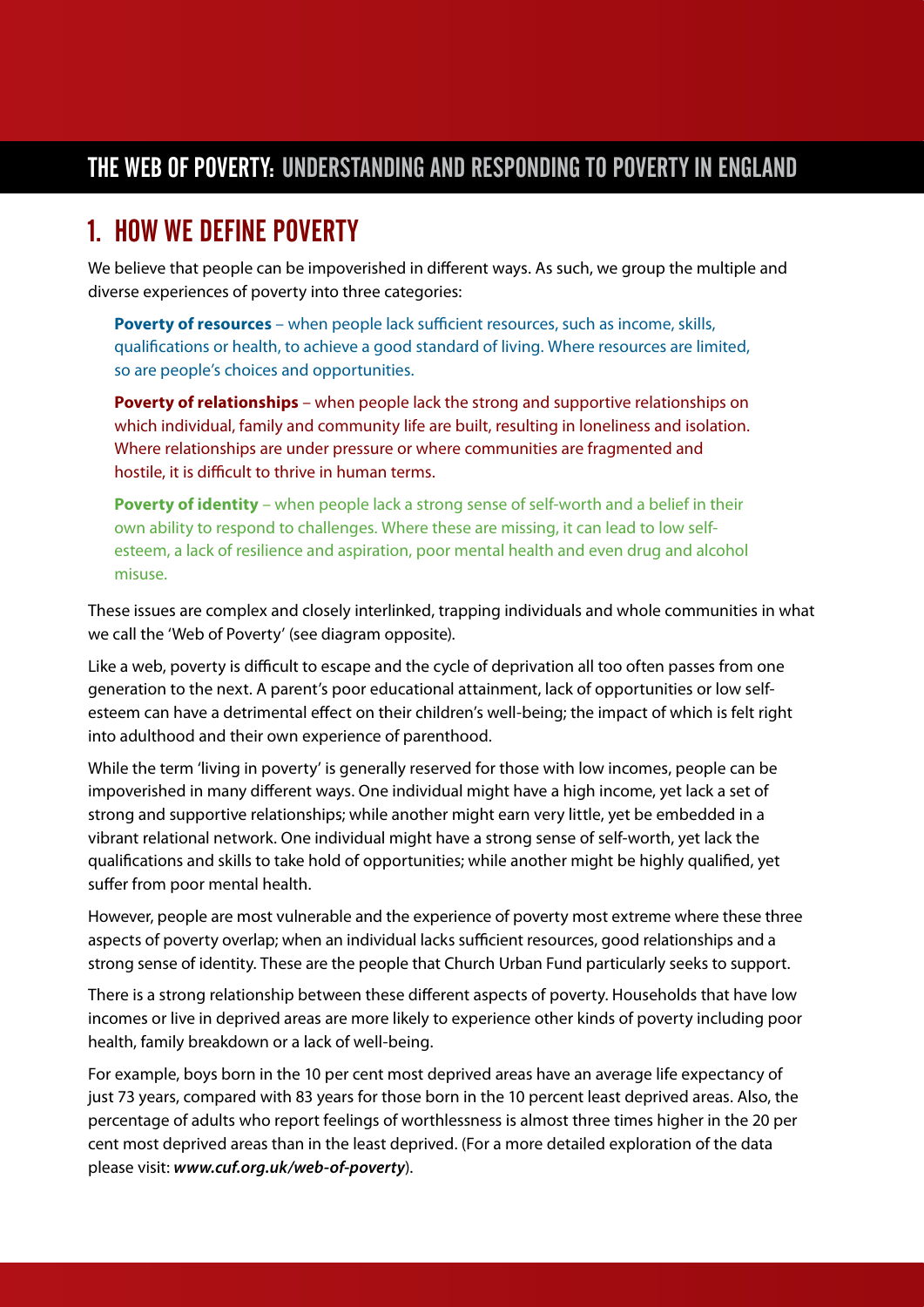



## 2. How we respond to poverty

Church Urban Fund's response to poverty is a practical one that takes seriously the complexity of the problem. If people can experience poverty as a lack of resources, relationships and identity, then our response needs to address all three aspects.

We aim to tackle poverty by helping to build communities where people can flourish and thrive because they are embedded in networks of supportive relationships; they have access to sufficient resources to take hold of opportunities; and they are confident in their own ability to respond to and overcome challenges.

Our approach is based upon our Christian faith and the belief that all people are created by God. We believe that each individual, regardless of income or social standing, is of equal and immeasurable worth. We also believe that we have all been created to live in relationship with one another, just as God lives in relationship within the Trinity.

These beliefs lead us to adopt a relational approach. We want to help build communities that encourage and allow space for relationships between and among those who live in poverty and those who do not. Not only do such relationships have inherent value, they are also mutually transformative. They help us to learn from one another and work together to address common needs. They also help to restore dignity as we celebrate one another's strengths and enable each other to feel we can belong to and contribute to our community.